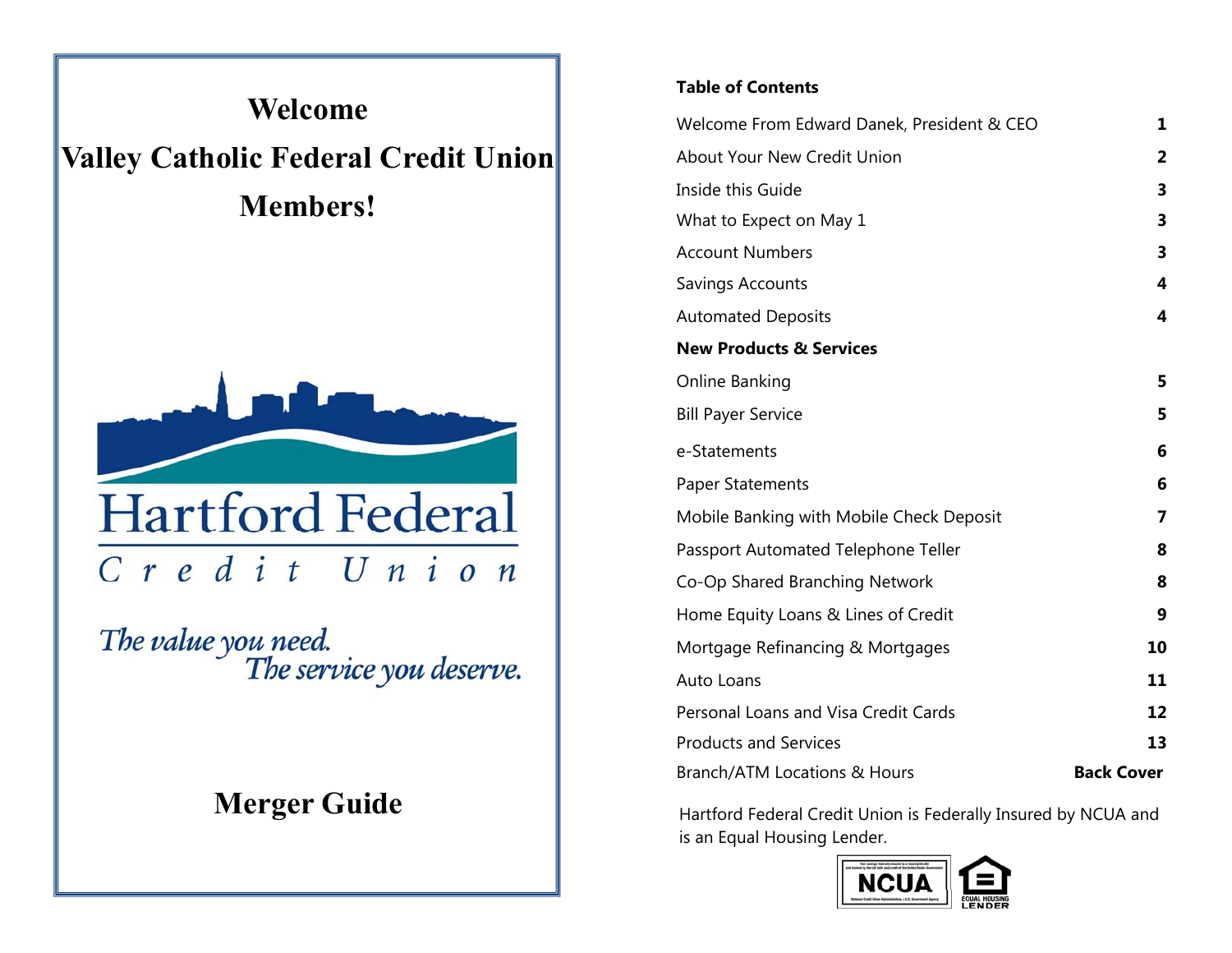

#### **Welcome from Edward Danek, President & CEO**

I am happy to welcome all Valley Catholic Federal Credit Union members to our Hartford Federal Credit Union family! We have been busy preparing for the integration of the two credit unions' operations. For your convenience, we have created this guide to provide you with valuable information about the merger process, what to expect, and what you have to do to make the transition.

Inside this guide, you will find information on the products and services, which will be available to you! We've also included helpful step-by-step instructions on how to register for and use our FREE Online Banker, Bill Payer, Mobile Banking, and Passport Automated Telephone Teller system.

Our website, **hartfordfcu.com**, is a great resource for everything you need to know about us and our product and service offerings. While you're there, learn more about the new products and services available to you, locate a branch or ATM, or just look around and familiarize yourself with all the great things we have to offer you and your family.

Thank you for your patience during this merger. If you need assistance at any point, please contact one of our friendly Member Service Representatives. Again, we are pleased to welcome you to Hartford Federal Credit Union.

Sincerely,

Edward Danek, Jr. President & CEO

#### **About Your New Credit Union**

Hartford Federal Credit Union (HFCU) is a Hartford based, community chartered federal credit union, serving all of Hartford, Tolland, and Middlesex counties. Since 1961, we remain committed to providing our members with high quality, competitively priced financial products, enhanced by friendly and personalized service. Your savings will continue to be federally insured to at least \$250,000 by the National Credit Union Administration (NCUA), a U.S. Government Agency.



For 31 consecutive years, HFCU has also been awarded the prestigious 5-Star Superior rating from BauerFinancial, Inc., the nation's leading independent credit union and bank rating firm. This achievement puts us in a very elite group of credit unions nationally, and is a testament to HFCU's ongoing financial strength and consistent performance.

#### **Mission Statement**

Hartford Federal Credit Union is the leading provider of highquality financial products, that delivers personalized service and value to strengthen the financial and general well-being of our members and to the communities we serve.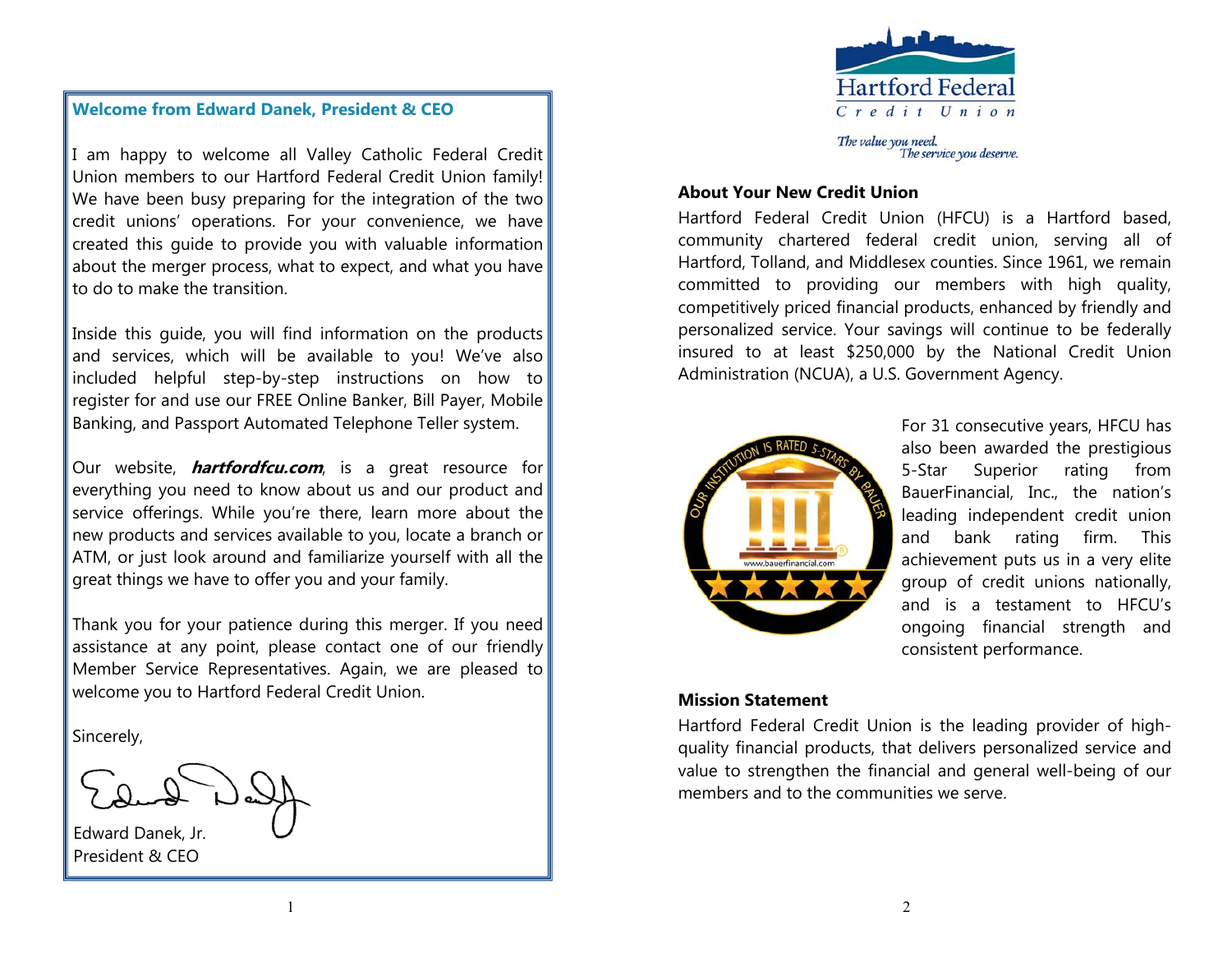#### **Inside this Guide**

For your convenience, we have created this guide to provide you with valuable information about your transition to HFCU's full range of financial products and services as well as what to expect. More specifically, you'll find important dates; helpful instructions on how to sign up for and access Online Banking, Mobile Banking, and Passport - our automated telephone banking system; expanded delivery, product, and service options available to you, and much more.

#### **What to Expect on May 1**

As of May 1, Valley Catholic Federal Credit Union will be part of Hartford Federal Credit Union. As a HFCU member, this means that you will be able to access your account information and complete most transactions via any of the following channels:

- 4 full-service HFCU branches
- Online Banking and Mobile Banking
- Passport HFCU's automated telephone banking system
- 40 branches in CT through CO-OP Shared Branch network and over 5,000 nationwide (see details on page 8)

#### **Questions?**

Please contact one of our Member Service Representatives by phone at **860∙527∙6663**, via email at **memberservice@hartfordfcu.com**, or by visiting any of our branches.

#### **Account Numbers**

Your account number will change as of May 1, 2022. Your new HFCU account number is disclosed in your welcome letter. You may continue to access your accounts at VALLEY CATHOLIC FEDERAL CREDIT UNION with your current account number until close of business on April 19, 2022.

#### **Savings Accounts**

HFCU membership requires a minimum \$50 balance in your main share savings account. Valley Catholic Federal Credit Union members will have six months from the May 1, 2022 merger date to increase their main share balance to \$50, Hartford Federal Credit Union's par value.

Open a HFCU No-Fee Classic Checking account with a HFCU MasterMoney Debit Card, sign up for direct deposit within the first sixty days of joining our HFCU family, and you will receive a \$45.00 deposit to your main share account.



#### **Automated Deposits and Withdrawals**

If you would like to setup automated deposits and withdrawals, please contact one of our Member Service Representatives for assistance. You should provide the HFCU Routing Number, 211977524, and your new HFCU account number to your employer and any other payor that makes automatic deposits to your account. You can find your HFCU account number in the Welcome Letter, sent in a separate mailing.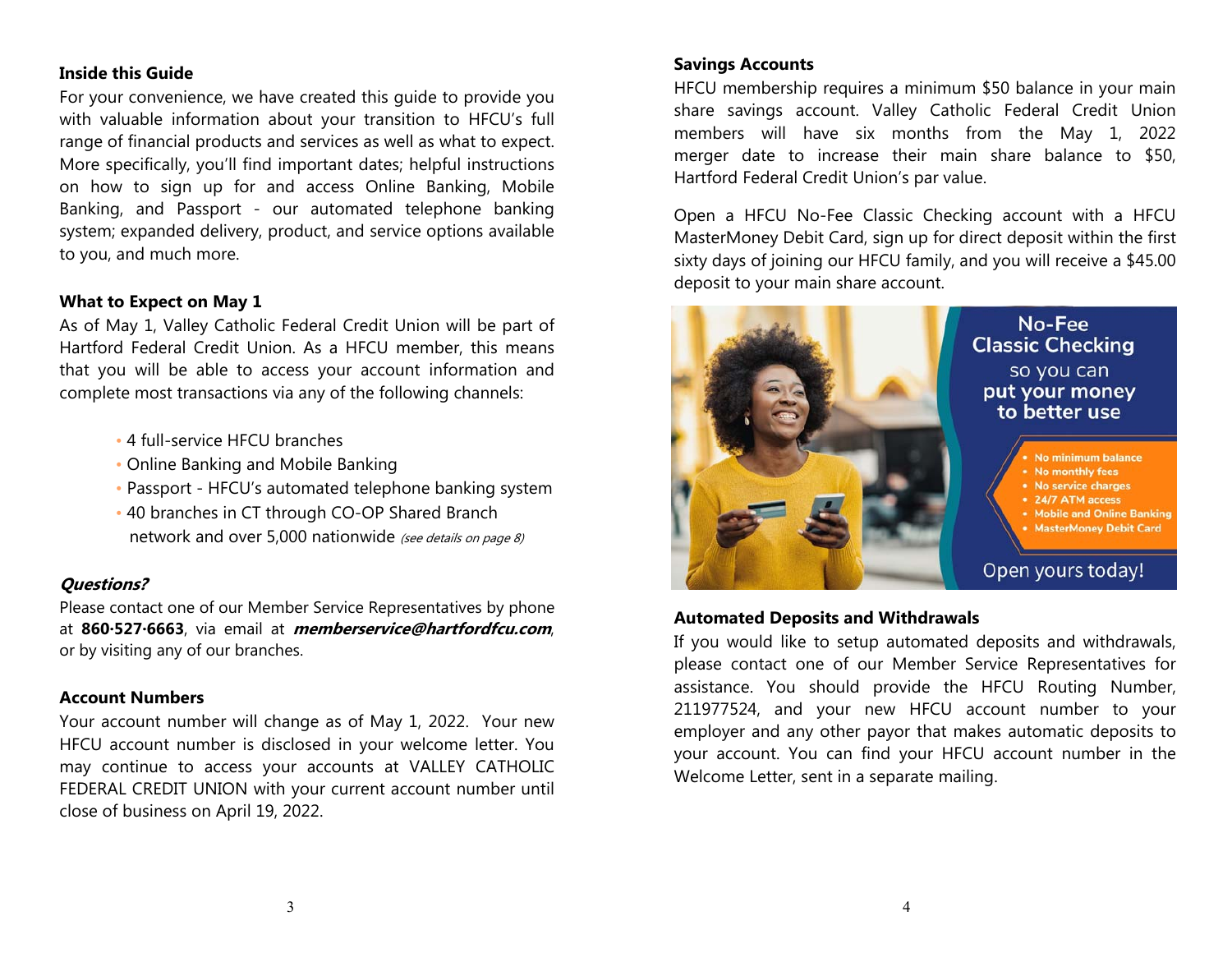#### **Online Banking**

HFCU's Online Banking allows you to conduct your Credit Union business over the internet anytime, securely, and efficiently. With HFCU's Online Banking you may:

- pay bills
- view and monitor account history and transactions
- transfer funds between HFCU accounts
- verify deposits and cleared checks
- pay your HFCU loans from your HFCU account
- view check images

#### **Login Instructions**

You will be able to begin using Online Banker on May 1, 2022. Simply complete the application found on our website under 'Forms'. You will subsequently receive an email notification with your login instructions.



#### **Bill Pay Service (Checking Account Required)**

Make payments via Online and Mobile Banking to anyone in the United States! From gyms, to utilities, to friends, payments are made directly from your HFCU checking account. To enroll, login to Online Banking, select the Bill Pay option, and complete the required information section. One approved, you will receive a confirmation email notification.

#### **e-Statements**

Sign up to receive your statements electronically and enjoy the convenience of receiving them quicker, while protecting statements from being lost or stolen in the mail. E-Statements can be accessed through Online Banking. Simply login to Online Banking at **hartfordfcu.com**, select the e-Statement tab, and follow the steps.

You may also enroll and access your e-Statement from our home page at **hartfordfcu.com** by:

- $\Rightarrow$  Selecting 'Services' from the menu button
- $\Rightarrow$  Clicking on 'e-Statements' on the pull down menu-
- $\Rightarrow$  Select 'Register for e-Statements'  $\;$
- $\Rightarrow$  You will be taken to an 'e-Statement Enrollment Form' to accept the disclosure

#### **Paper Statements**

As a courtesy to Valley Catholic Federal Credit Union members, HFCU will provide complimentary paper statements through December 2022. Beginning with the January 2023 statement, HFCU's paper statement fee of \$1 per statement will be applied. To avoid the fee, please enroll in HFCU's e-Statement service. This fee is waived for members under age 18 and over 64 years of age.

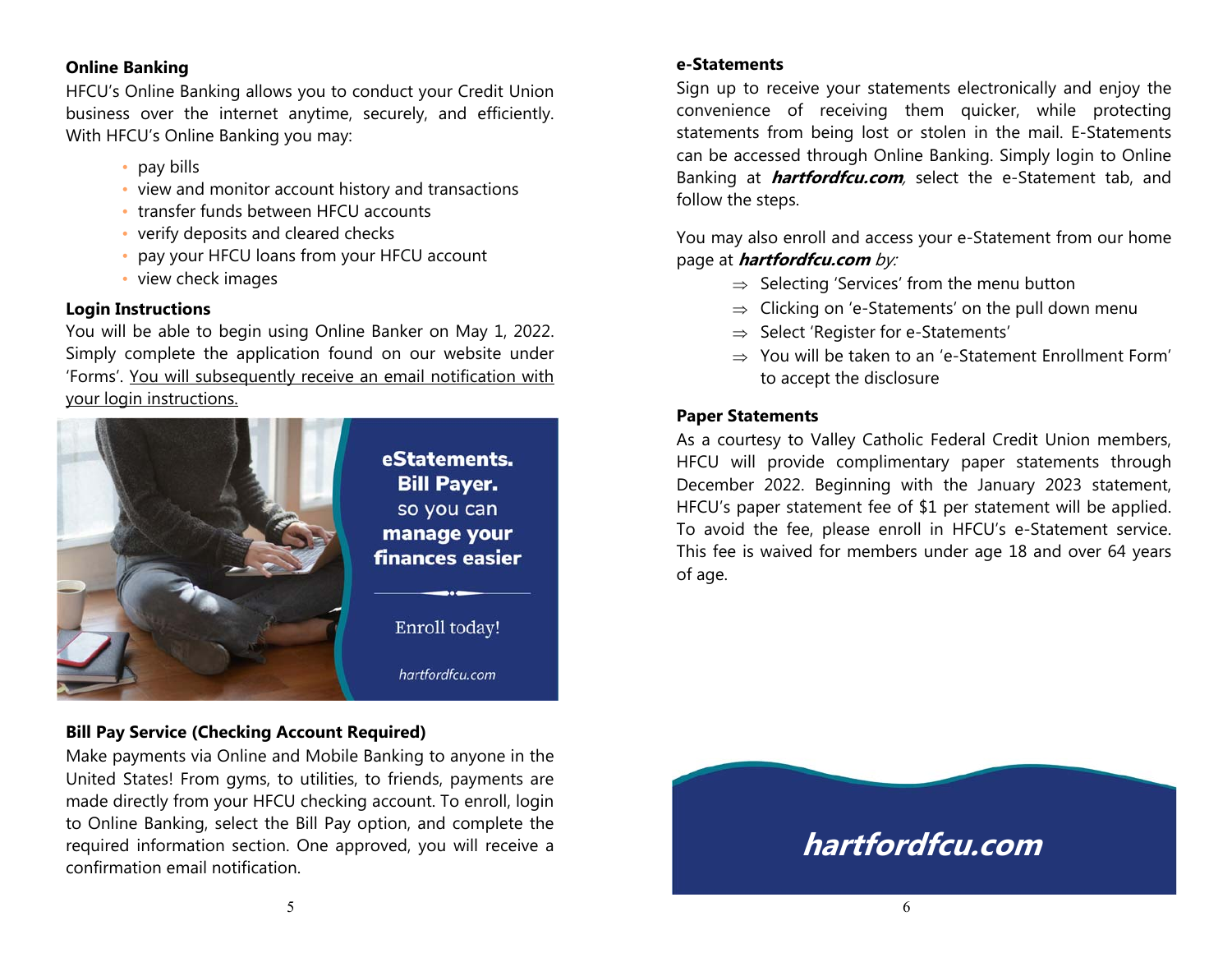#### **Mobile Banking (With Mobile Check Deposit)**

Like Online Banking, Mobile Banking allows internet access to your HFCU account, 24-hours-a-day, but with the added convenience of using your mobile device. HFCU's Mobile Banking allows you to securely and efficiently:

- pay bills
- view and monitor account history and transactions
- transfer funds between HFCU accounts
- verify deposits and cleared checks
- pay your HFCU loans from your HFCU account
- view check images
- deposit checks remotely (requires separate registration)

\*Check with your mobile service provider for any charges that may apply for data usage on your mobile device.

### **HFCU Mobile Banking** so you can spend more time enjoying the little things

Ask for details, or search "Hartford Federal CU" in the App Store or on Google Play

#### **Login Instructions**

In order to access mobile banking, you must first register for and login to your Online Banking account. Then download HFCU's FREE Mobile Banking Apple® or Android™ app on your device. You may also select "Mobile Banking Login" at **hartfordfcu.com**  for the mobile browser site. Once in the app or browser, login with the identical username and password you have established for Online Banking. If you are a first time user, you will be prompted to follow a few easy steps to complete the multi-factor authentication process for your device.



Passport is yet another method to access your accounts using your telephone. Your may securely and efficiently:

- obtain balances on share and loan accounts
- $\bullet$ transfer funds between HFCU accounts
- $\bullet$ verify withdrawals and deposits
- $\bullet$ pay your HFCU loans from your HFCU account
- $\bullet$ determine if your check has cleared
- $\bullet$ check current rates

#### **Passport Automated Telephone Teller Instructions**

As a new HFCU member, your account has been preset for Passport. To start utilizing the service:

- 1. Dial 860∙956∙HFCU (4328)
- 2. Select how you will navigate the system (voice or touchtone, English, or Spanish).
- 3. Enter your HFCU account number and 4 digit PIN to access your account. For first time users, the PIN is the last 4-digits of the primary account holder's social security number. Option #3 in Passport allows you to change your PIN.
- 4. Easy-to-follow voice prompts will guide you through your session.

#### **CO-OP Shared Branch Network**



Through the CO-OP Shared Branch Network, you may access your accounts and conduct traditional banking transactions at more than 40 credit union branches throughout **SHARED** Connecticut and over 5,000 across the country. The CO-OP Shared Branch Network allows

members of participating credit unions to conduct basic banking transactions such as deposits, withdrawals, and loan payments at another participating credit union branch, all at no cost. This Shared Branch Network is the second largest branch network in the country! For a complete listing of CO-OP shared branches please visit co-opsharedbranch.org.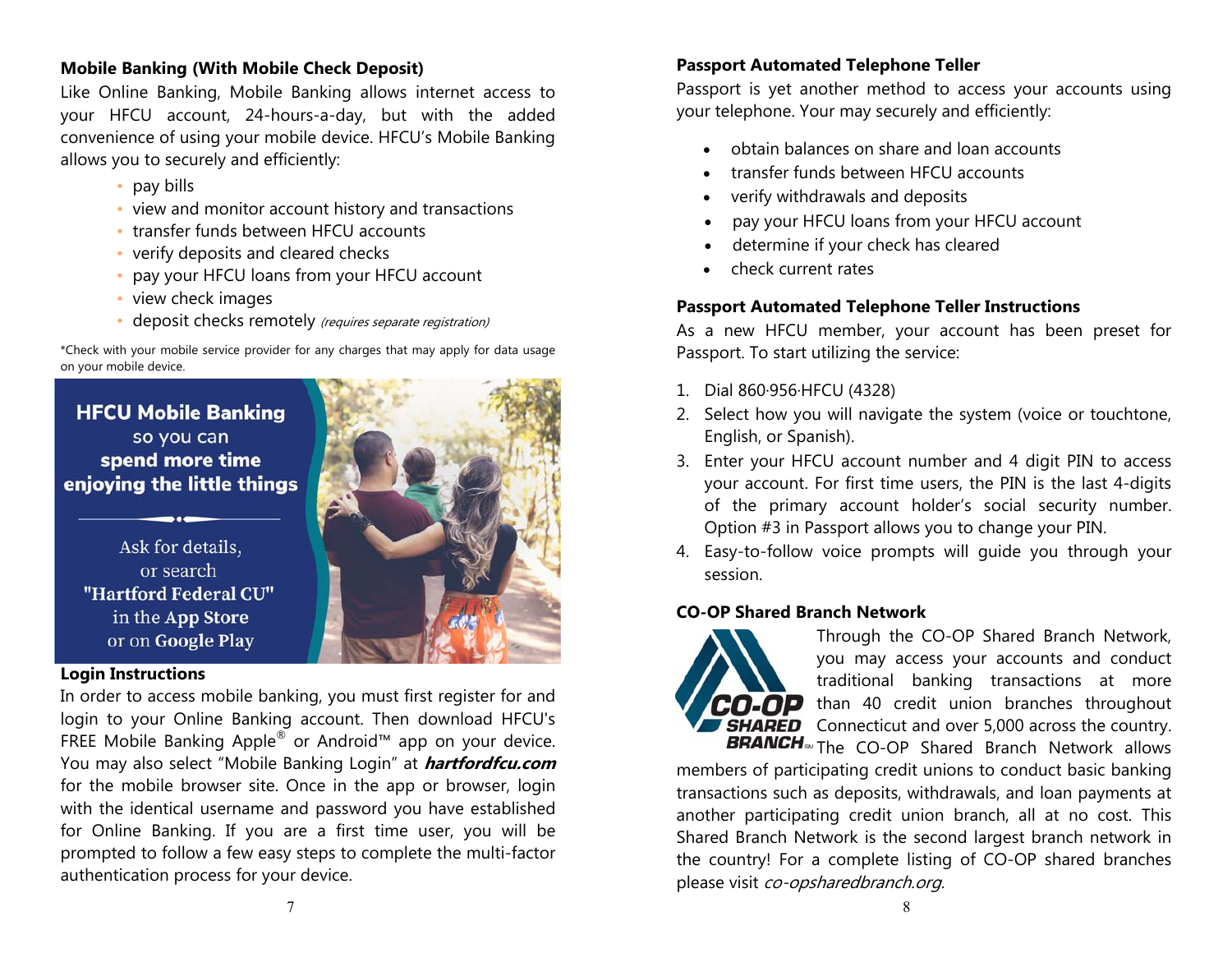#### **Home Equity Loans**

Tap into the equity in your home to get the money you need! It's a smart alternative to consolidate debt, pay education expenses, or fund home improvement projects big and small. Our low, fixed-rate Home Equity Loans are available for terms from 5- to 15-years, with a minimum loan amount of \$10,000, and you may borrow up to 100% of your home's value less any existing liens.



#### **Home Equity Lines of Credit**

With a Home Equity Line of Credit (HELOC), you can borrow up to 80% of your home's equity at competitive rates with no closing costs, no annual fees, and no prepayment penalties!

You will be able to easily access your credit line, and each time a line transfer occurs the amount will be added to your loan balance. Your line of credit will have a draw period of ten years. This means the line of credit will be available to you during the first ten years of the loan. At the end of the draw period, you will no longer be able to take advances unless a new line of credit is established. The remaining balance is then repaid over 15 years.

#### **Mortgage Refinance Special**

You can also use a Home Equity Loan as a way to refinance an existing mortgage! Rather than a traditional mortgage, our Home Equity Special offers significant savings with lower closing costs and application fees than most traditional mortgages. Plus, you'll get the quality service and value that Hartford Federal Credit Union is known for!



#### **Mortgages**

We also offer a variety of conventional fixed-rate mortgages with terms up to 30-years, low closing costs, and no prepayment penalties! Whether you're looking to refinance an existing loan to get a better rate, a lower payment - or if you're in the market to purchase a new home – our Lending Specialists can recommend the best solution for you!

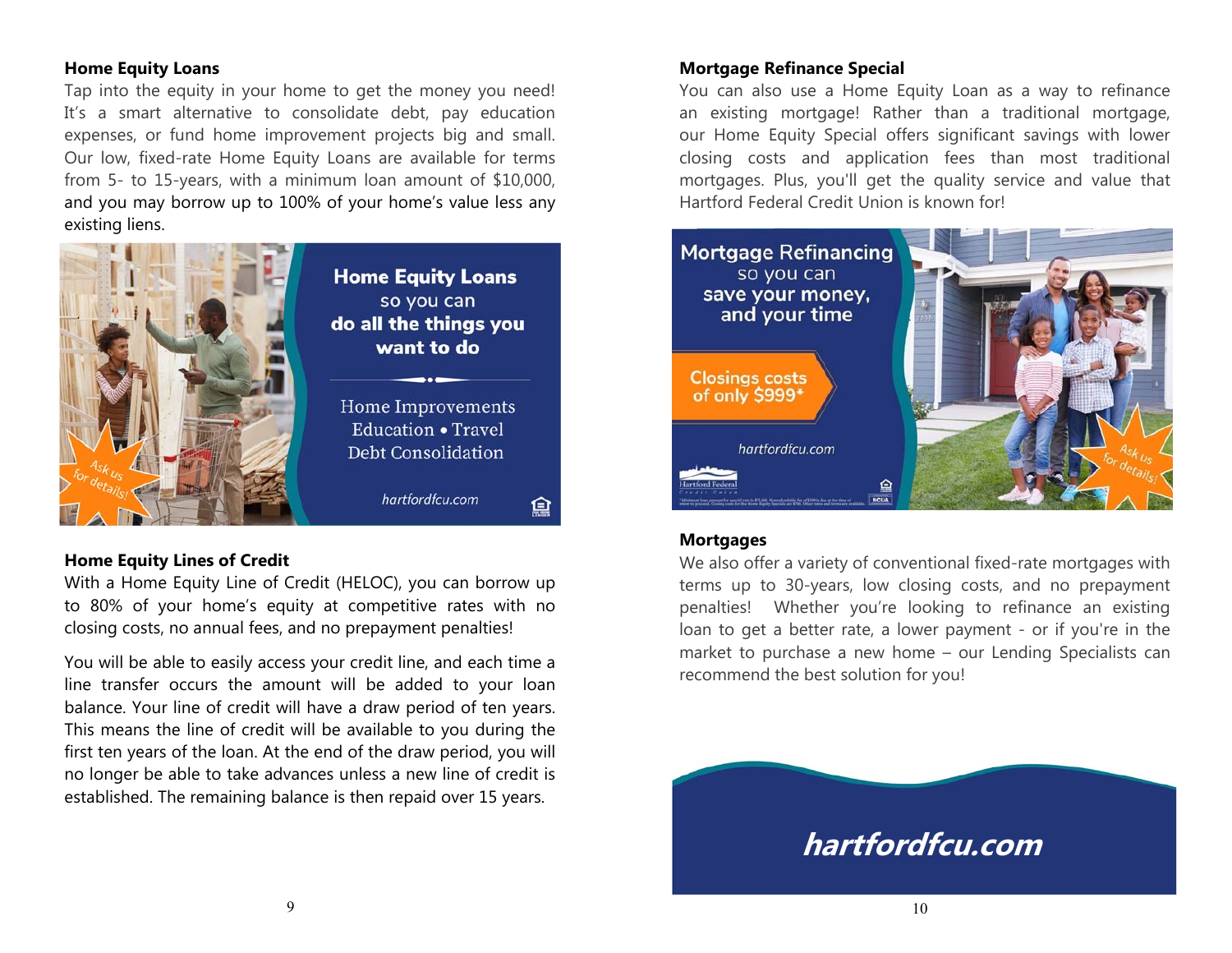#### **Auto Loans**

Looking to purchase or refinance a vehicle? We're here to help you arrange financing so you can get the vehicle you want. Apply anytime online, for new and used autos, SUVs, trucks, and vans. We offer up to 110% financing for qualified buyers with terms up to 84 months.

To enhance your auto-buying experience, we offer the following protections:

- GAP (Guaranteed Asset Protection)
- Mechanical Breakdown Coverage
- Credit Life and Disability Insurance

Ready to go shopping? Consider getting pre-approved and knowing what vehicle fits your budget.



#### **The Place for Less Than Perfect Credit Auto Loans**

If you have been turned down by other lenders or approved but with a sky-high rate, Hartford Federal Credit Union may be able to help. It doesn't matter if it's a new or used car purchase, or you're refinancing your existing car loan, you can benefit from a favorable rate. We have programs available for those with perfect or "less than perfect credit."

#### **Personal Loans**

Whatever the reason, it's personal! We know life can throw curve balls and sometimes you need a little extra to manage it all! Whether it's for big or small purchases, vacations, or even to consolidate debt, we can help! There are no application fees, and our loans range from a minimum of \$500 to a maximum of \$25,000 with terms up to five-years.

#### **Visa Credit Cards**

There are many benefits to carrying a HFCU Visa® card, but the most important one is the peace of mind you'll receive from paying a low, affordable rate, and the ease of managing your account. All Visa® cards offer online account management which allows you to view your statement, a transaction, pay your bill, and even create an individual spending report!



- Visa Classic Card our basic card with no fuss!
- Visa Gold Card loaded with benefits and rewards!
- Visa Platinum Card our lowest rate and packed with benefits!

Plus, all of our HFCU VISA<sup>®</sup> credit cards have  $NO$  annual fees. NO balance transfer fees, and NO cash advance fees!

# **hartfordfcu.com**